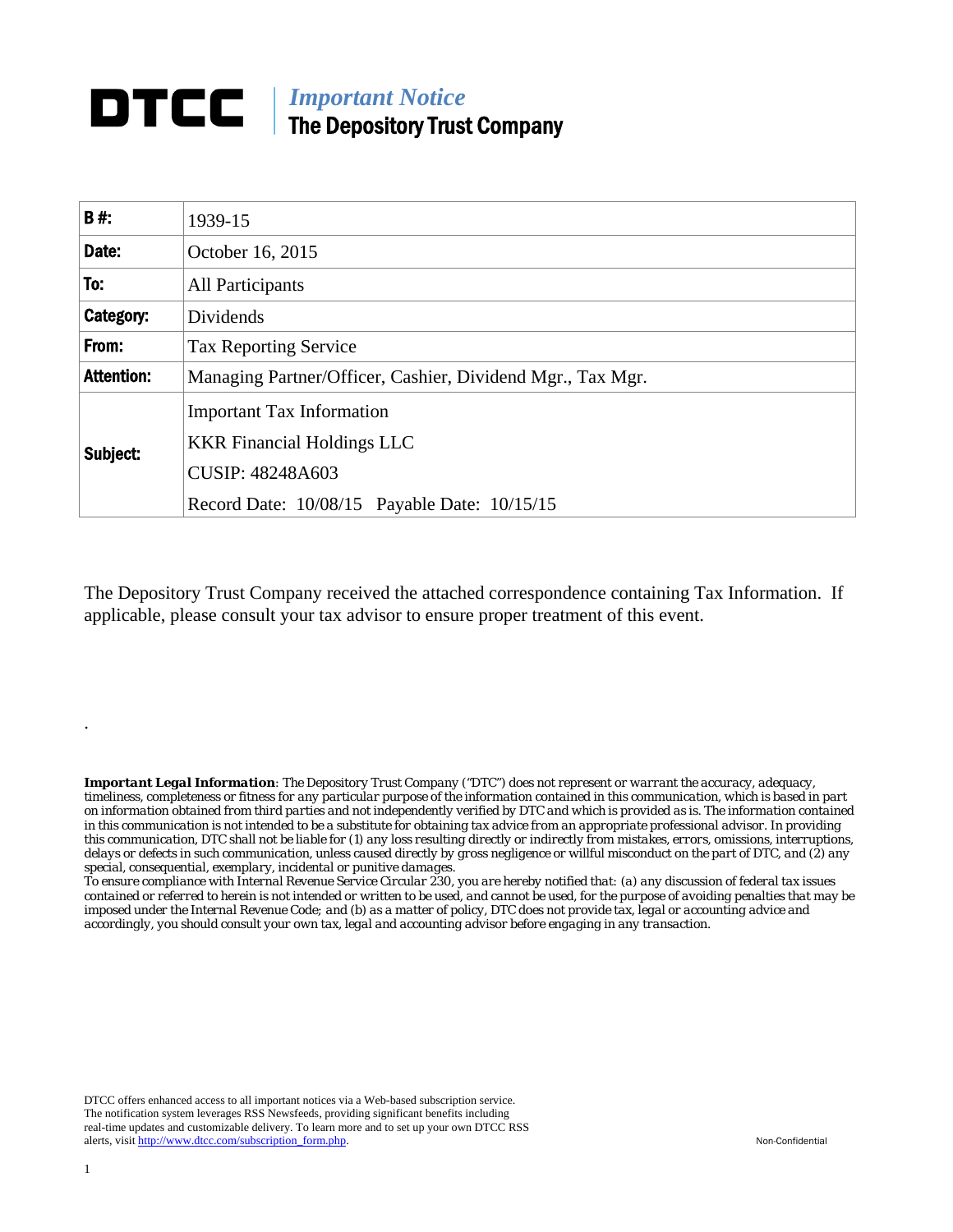## VIA E‐MAIL

September 24, 2015

To: American Stock Transfer taxcompliance@amstock.com

> The Depository Trust & Clearing Corporation aogunmoyela@dtcc.com

Wall Street Concepts wsc.tax@sungard.com

**Re: KKR Financial Holdings LLC 7.375% Series A LLC Preferred Shares (NYSE: KFN.PR) CUSIP: 48248A603 Cash Distribution / Qualified Notice Declaration Date: September 24, 2015 Record Date: October 8, 2015 Payment Date: October 15, 2015 Amount Per Share: \$0.460938**

Pursuant to U.S. Treasury Regulation §1.1446‐4, please find attached a Qualified Notice with regard to the above cash distribution.

Should you have questions or require anything further, please contact me at (415) 315‐3704 or Brian King at (415) 315‐6569.

Sincerely,

 $R$ BK $\downarrow$ 

Jeffrey B. Van Horn Chief Operating Officer, Executive Vice President & Director of Tax Attachment: Qualified Notice